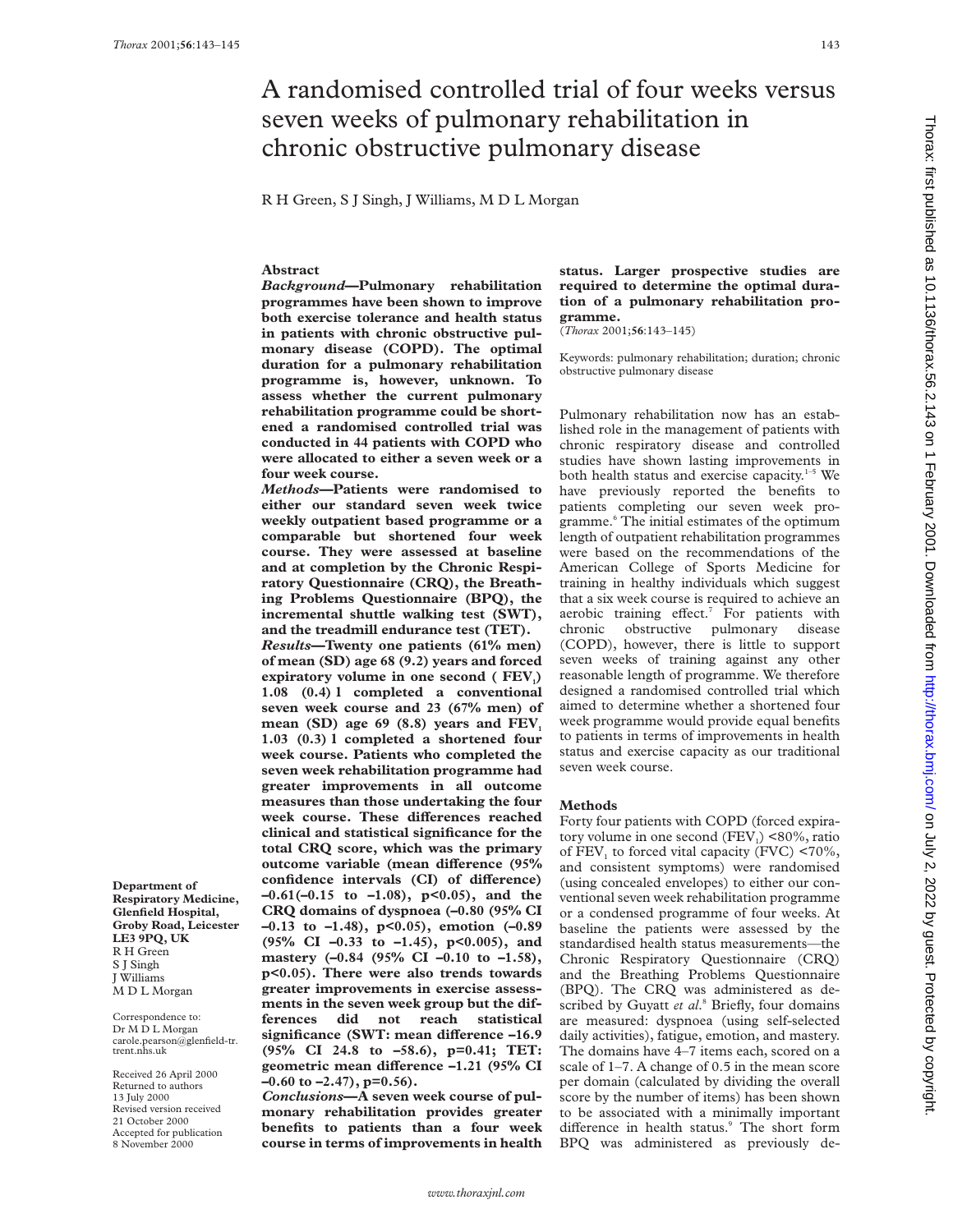scribed.<sup>10</sup> Patients also completed the incremental shuttle walking test (SWT) using our standard protocol<sup>11</sup> and the treadmill endurance test. Here subjects walked on a treadmill set at a speed of 60% of the predicted maximal exercise capacity obtained from the SWT result.12 The conventional course of rehabilitation comprised a twice weekly outpatient programme of disease education and exercise training including aerobic walking, general mobility, and strength training exercises for seven weeks. The educational component comprised 14 sessions of discussions and practical demonstrations from a range of health care professionals. Patients randomised to the four week course received an identical but shortened training programme. The four week educational package was modified with patients attending for extended sessions to compensate for the reduction in overall number. On completing the rehabilitation programme the health status and exercise assessments were repeated, the exercise tests by a technician blinded to the study.

The study was approved by the Glenfield Hospital ethics committee and all patients gave written informed consent.

#### ANALYSIS OF DATA

Baseline results were expressed as mean values with 95% confidence intervals (CI). The results for the treadmill endurance test were not normally distributed and were therefore expressed as median and interquartile range. To account for the clinically important differences between the two groups observed at baseline, comparisons between the two treatment groups were performed using an analysis of variance model including the baseline values as covariates. For each of the outcome measures the standard residuals had an approximately normal distribution, including those of the treadmill endurance test (TET) following log transformation. The between treatment group differences were therefore expressed as the geometric mean difference for the TET and the mean difference for all other variables, with 95% CI throughout. A p value of <0.05 was considered significant.

#### **Results**

Twenty one patients of mean (SD) age 68 (9.2) years and  $FEV<sub>1</sub>$  1.08 (0.4) l were allocated to the seven week course and 23 patients of mean (SD) age 69 (8.8) years and FEV <sup>1</sup> 1.03 (0.3) l received the modified four week programme. At baseline there were no significant differences in age, pack years smoked, or  $FEV<sub>1</sub>$ . There were, however, clinically relevant differences in the baseline shuttle walking test distance and in the CRQ domains of fatigue, emotion and mastery (table 1). Following the rehabilitation programme patients who completed the seven week course were found to have greater improvements in each outcome variable than those undertaking the four week course. The differences between the two groups were statistically and clinically significant for the total CRQ score, which was the

| Table 1                        |  | Mean (SE) baseline demographic data, exercise |  |
|--------------------------------|--|-----------------------------------------------|--|
| assessments, and health status |  |                                               |  |

|                  | Four week group<br>$(n=23)$ | Seven week group<br>$(n=21)$ |
|------------------|-----------------------------|------------------------------|
| No of men        | 14                          | 14                           |
| $Age*$           | $69(49 - 84)$               | $68(48-84)$                  |
| Pack years*      | $38(5 - 100)$               | $47(15 - 140)$               |
| FEV, (1)         | 1.03(0.07)                  | 1.08(0.10)                   |
| SWT(m)           | 140.00 (13.90)              | 187.62 (26.23)               |
| TET $(min)^{**}$ | 3.44(4.55)                  | 4.58 (7.36)                  |
| <b>BPO</b>       | 16.05(0.90)                 | 14.53 (0.96)                 |
| CRQ: dyspnoea    | 2.65(0.20)                  | 2.63(0.05)                   |
| CRO: fatigue     | 2.86(0.21)                  | 3.42(0.21)                   |
| CRO: emotion     | 3.64(0.22)                  | 4.36(0.20)                   |
| CRO: mastery     | 3.60(0.19)                  | 4.34 (0.29)                  |
| CRO: total       | 3.21(0.15)                  | 3.70(0.17)                   |

 $FEV<sub>1</sub>$  = forced expiratory volume in one second: SWT = shuttle walking test;  $TET$  = treadmill endurance test;  $BPQ$  = Breathing Problems Questionnaire; CRQ = Chronic Respiratory Questionnaire.

\*Median (range).

\*\*Median (interquartile range).

*Table 2 Changes in health status and exercise assessments following rehabilitation: between group comparisons by analysis of variance with baseline measurements included as covariates*

| Outcome variable | Mean difference (95% CI)<br>between 7 and 4 week courses | p value  |
|------------------|----------------------------------------------------------|----------|
| <b>BPO</b>       | 1.46 $(-0.99$ to 3.90)                                   | 0.231    |
| CRO: total       | $-0.61$ ( $-1.08$ to $-0.15$ )                           | $0.011*$ |
| CRQ: dyspnoea    | $-0.80$ ( $-1.48$ to $-0.13$ )                           | $0.021*$ |
| CRO: fatigue     | $-0.46$ ( $-1.24$ to 0.33)                               | 0.242    |
| CRQ: emotion     | $-0.89$ ( $-1.45$ to $-0.33$ )                           | $0.003*$ |
| CRO: mastery     | $-0.84$ (-1.58 to $-0.10$ )                              | $0.027*$ |
| SWT(m)           | $-16.9$ ( $-58.6$ to 24.81)                              | 0.415    |
| $TET$ (min)      | $-1.15$ ( $-1.87$ to 1.39) <sup>+</sup>                  | 0.56     |

BPQ = Breathing Problems Questionnaire; CRQ = Chronic Respiratory Questionnaire; SWT = shuttle walking test; TET = treadmill endurance test.

\*Significant difference.

†Geometric mean di Verence.

primary outcome variable, and also for the CRQ domains of dyspnoea, emotion, and mastery (table 2).

#### **Discussion**

Since the current evidence shows that pulmonary rehabilitation provides significant benefits to patients, we felt that it would not be ethical to undertake a study that included a placebo arm since a group of patients would thus be denied treatment that we know to be beneficial. Our control group therefore represented our current standard treatment against which the modified programme was compared. Patients undertaking the seven week programme had clinically important improvements in exercise performance and health status consistent with those seen in previous studies. <sup>4</sup> When compared with the four week course of rehabilitation, the seven week course appears to provide greater benefits to patients with statistically significant and clinically important differences in the primary outcome variable, the total CRQ score, and in three of its individual domains. There was also a trend towards greater improvements in those on the seven week programme for each of the remaining health status and exercise assessments. Failure to show a statistically significant difference in terms of exercise capacity may arise from the relatively small sample size since the study was not powered to demonstrate significant differences in these secondary outcomes.